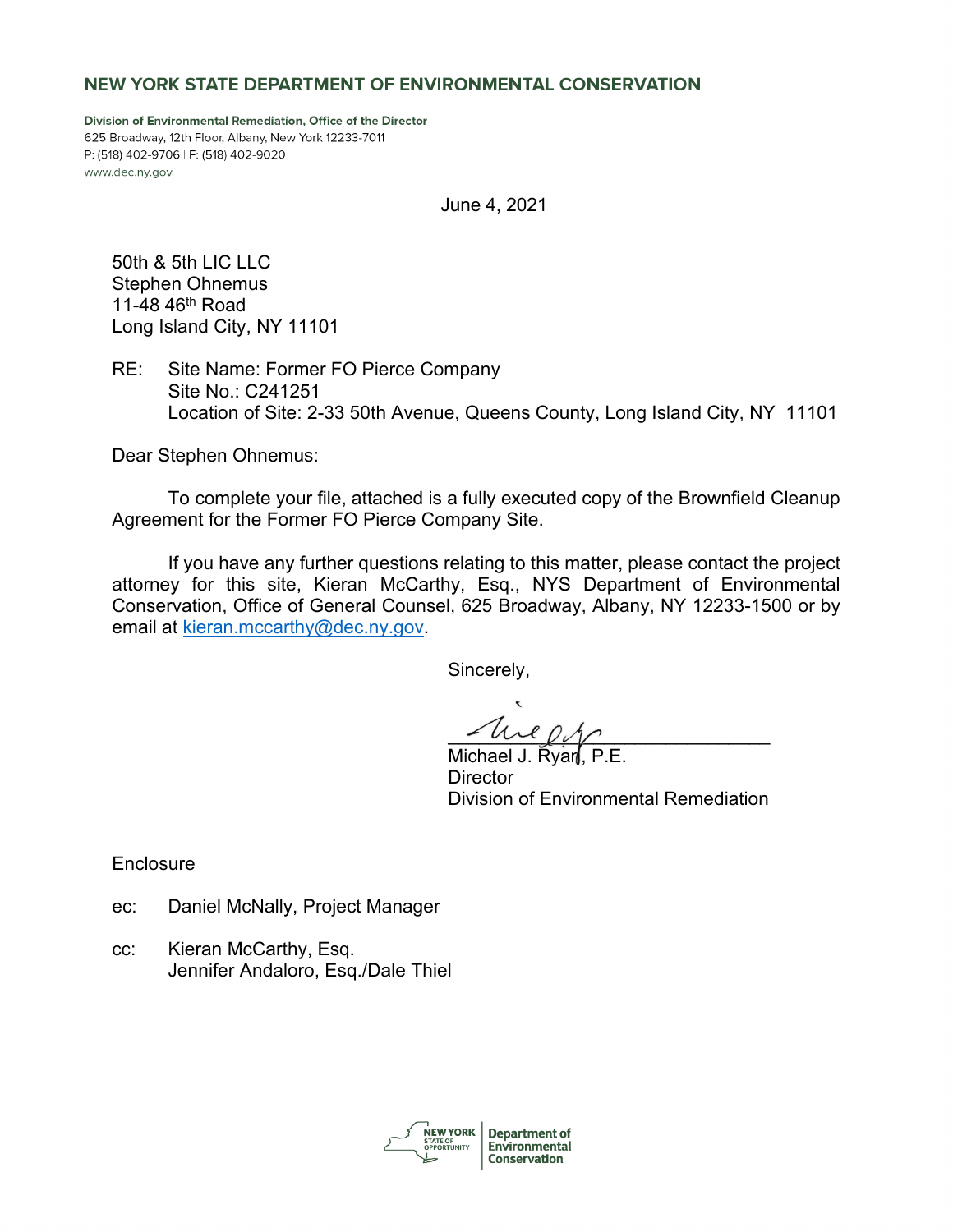# NEW YORK STATE DEPARTMENT OF ENVIRONMENTAL CONSERVATION BROWNFIELD CLEANUP PROGRAM ECL §27-1401 *et seq.*

In the Matter of a Remedial Program for **BROWNFIELD SITE** 

# \_ \_ \_ \_ \_ \_ \_ \_ \_ \_ \_ \_ \_ \_ \_ \_ \_ \_ \_ \_ \_ \_ \_ \_ \_ \_ \_ \_ \_ \_ \_ \_ \_ \_ \_ \_ \_ \_ \_ \_ \_ \_ \_ \_ \_ \_ \_ **CLEANUP AGREEMENT Index No. C241251-05-21**

# **Former FO Pierce Company**

DEC Site No:C241251 Located at: 2-33 50th Avenue Queens County Long Island City, NY 11101 Hereinafter referred to as "Site"

by:

50th & 5th LIC LLC 184 North 8th Street, Brooklyn, NY 11211 Hereinafter referred to as "Applicant"

\_ \_ \_ \_ \_ \_ \_ \_ \_ \_ \_ \_ \_ \_ \_ \_ \_ \_ \_ \_ \_ \_ \_ \_ \_ \_ \_ \_ \_ \_ \_ \_ \_ \_ \_ \_ \_ \_ \_ \_ \_ \_ \_ \_ \_ \_

**WHEREAS**, the Department of Environmental Conservation ("Department") is authorized to administer the Brownfield Cleanup Program ("BCP") set forth in Article 27, Title 14 of the Environmental Conservation Law ("ECL"); and

**WHEREAS**, the Applicant submitted an application received by the Department on December 16, 2020; and

**WHEREAS**, the Department has determined that the Site and Applicant are eligible to participate in the BCP.

**NOW, THEREFORE**, IN CONSIDERATION OF AND IN EXCHANGE FOR THE MUTUAL COVENANTS AND PROMISES, THE PARTIES AGREE TO THE FOLLOWING:

I. Applicant Status

The Applicant, 50th & 5th LIC LLC, is participating in the BCP as a Volunteer as defined in ECL 27-1405(1)(b).

## II. Tangible Property Tax Credit Status

Applicant requested a determination that the Site is eligible for tangible property tax credits. Pursuant to ECL § 27-1407(1-a), the Department has determined that the Site is not eligible for tangible property tax credits because the Site is located in a City having a population of one million or more and the Applicant has not submitted documentation sufficient to demonstrate that at least one of the following conditions exists: at least half of the site area is located in an environmental zone as defined in section twenty-one of the tax law, the property is upside down, the property is underutilized, or the project is an affordable housing project. In accordance with ECL § 27-1407(1-a), the Applicant may request an eligibility determination for tangible property tax credits at any time from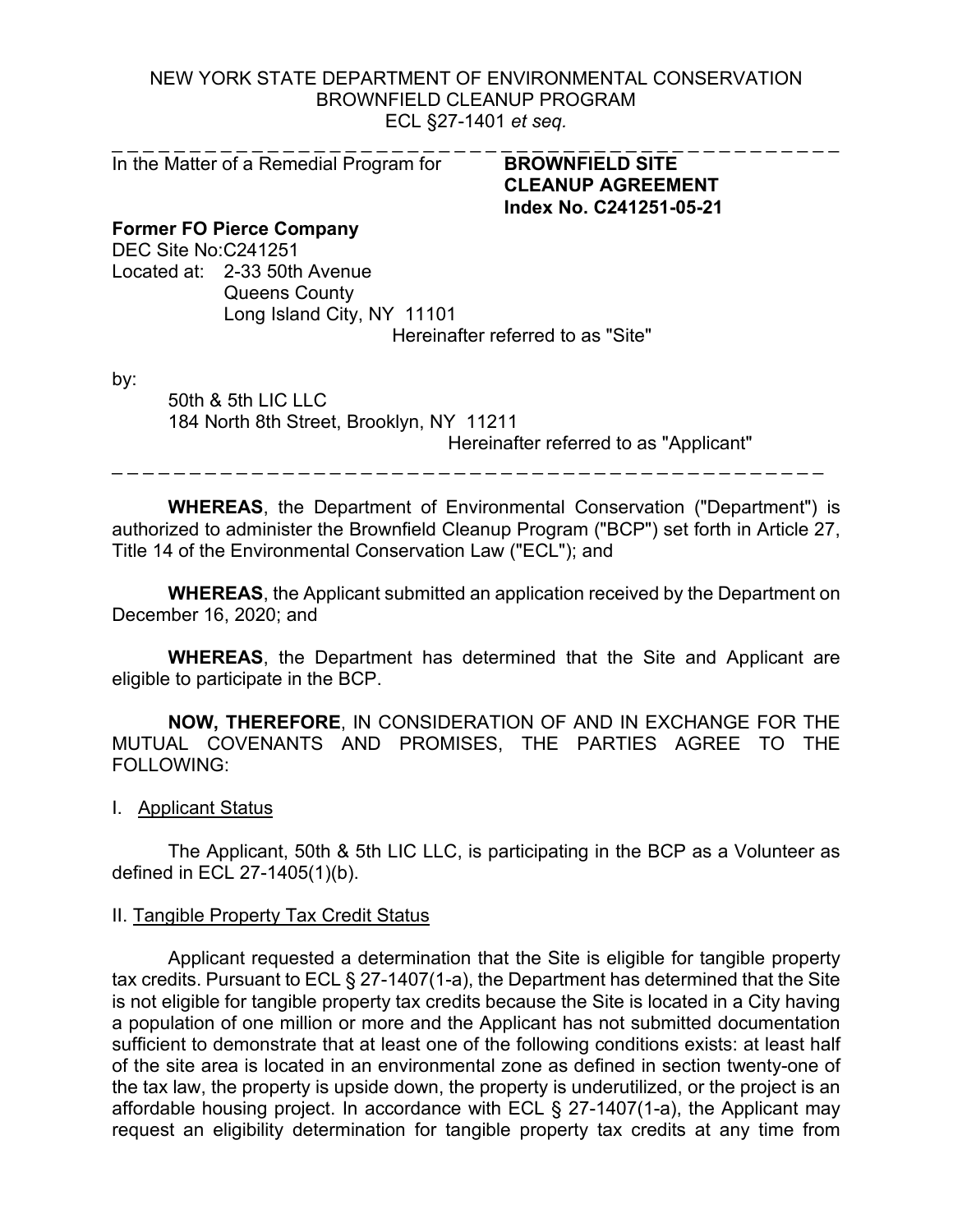application until the site receives a certificate of completion except for sites seeking eligibility under the underutilized category.

# III. Real Property

The Site subject to this Brownfield Cleanup Agreement (the "BCA" or "Agreement") consists of approximately 1.740 acres, a Map of which is attached as Exhibit "A", and is described as follows:

> Tax Map/Parcel No.: 17-1 Street Number: 2-33 50th Avenue, Long Island City Owner: Fortress New York Holdings, Inc.

## IV. Communications

A. All written communications required by this Agreement shall be transmitted by United States Postal Service, by private courier service, by hand delivery, or by electronic mail.

1. Communication from Applicant shall be sent to:

Daniel McNally New York State Department of Environmental Conservation Division of Environmental Remediation 625 Broadway Albany, NY 12233 [daniel.mcnally@dec.ny.gov](mailto:daniel.mcnally@dec.ny.gov)

Note: one hard copy (unbound) of work plans and reports is required, as well as one electronic copy.

Christine Vooris (electronic copy only) New York State Department of Health Bureau of Environmental Exposure Investigation Empire State Plaza Corning Tower Room 1787 Albany, NY 12237 [christine.vooris@health.ny.gov](mailto:christine.vooris@health.ny.gov)

Kieran McCarthy, Esq. (correspondence only) New York State Department of Environmental Conservation Office of General Counsel 625 Broadway Albany, NY 12233 [kieran.mccarthy@dec.ny.gov](mailto:kieran.mccarthy@dec.ny.gov)

2. Communication from the Department to Applicant shall be sent to:

50th & 5th LIC LLC Attn: Stephen Ohnemus: 11-48  $46<sup>th</sup>$  Road Long Island City, NY 11101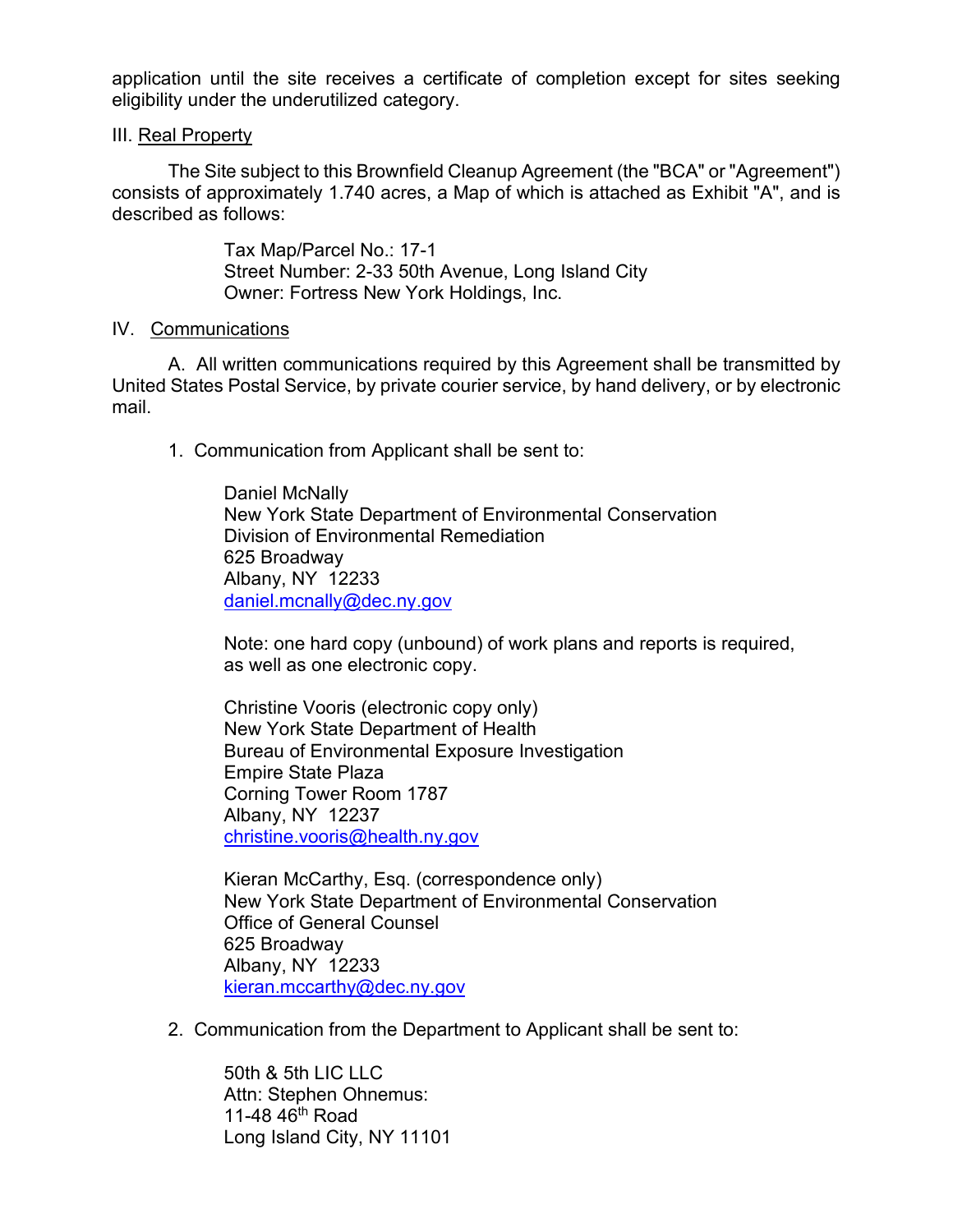B. The Department and Applicant reserve the right to designate additional or different addressees for communication on written notice to the other. Additionally, the Department reserves the right to request that the Applicant provide more than one paper copy of any work plan or report.

C. Each party shall notify the other within ninety (90) days after any change in the addresses listed in this paragraph or in Paragraph III.

# V. Miscellaneous

A. Applicant acknowledges that it has read, understands, and agrees to abide by all the terms set forth in Appendix A - "Standard Clauses for All New York State Brownfield Site Cleanup Agreements" which is attached to and hereby made a part of this Agreement as if set forth fully herein.

B. In the event of a conflict between the terms of this BCA (including any and all attachments thereto and amendments thereof) and the terms of Appendix A, the terms of this BCA shall control.

C. The effective date of this Agreement is the date it is signed by the Commissioner or the Commissioner's designee.

DATED: June 4, 2021

 THIS BROWNFIELD CLEANUP AGREEMENT IS HEREBY APPROVED, Acting by and Through the Department of Environmental Conservation as Designee of the Commissioner,

By:

 $u \circ \Lambda$ 

Michael J. Ryan, IP.E., Director Division of Environmental Remediation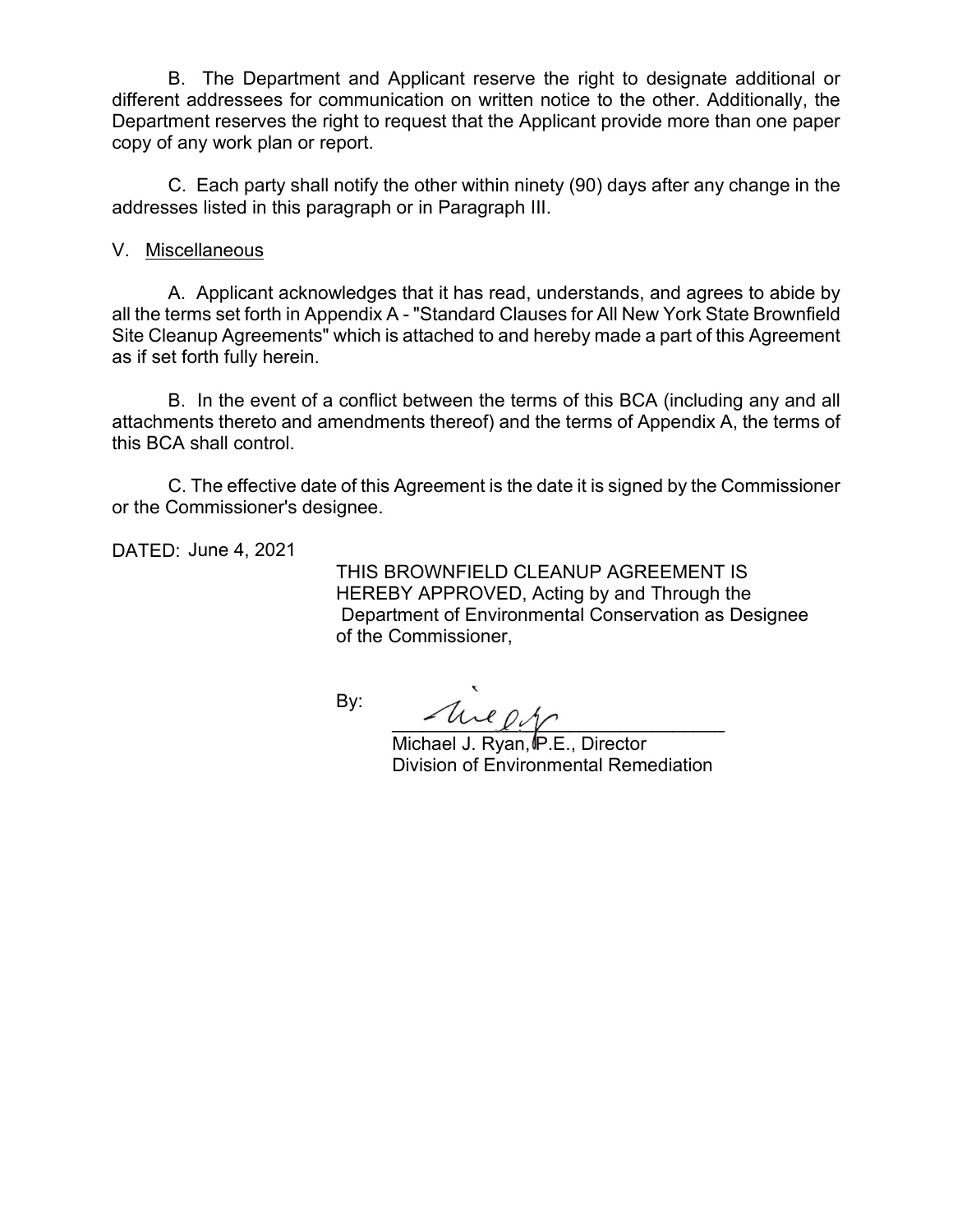## CONSENT BY APPLICANT

Applicant hereby consents to the issuing and entering of this Agreement, and agrees to be bound by this Agreement.

50th & 5th I  $By: \mathscr{A}/\mathscr{V}$ ,;::')11 *e~-* もひりいた  $40002$ Title Date :, \_\_ *c:;\_,,,,?--'-1\_,-1-/\_-1\_1 \_\_\_\_\_ \_ I* /

STATE OF NEW YORK COUNTY OF  $\mathbb{Q}$ ulms ) ) ss: )

 $\tilde{\phantom{a}}$ On the  $\frac{2}{\pi}$  day of  $\frac{1}{\pi}$  undersigned, personally appeared  $\frac{1}{\pi}$   $\frac{1}{\pi}$   $\frac{1}{\pi}$   $\frac{1}{\pi}$   $\frac{1}{\pi}$   $\frac{1}{\pi}$  appeared  $\frac{1}{\pi}$   $\frac{1}{\pi}$   $\frac{1}{\pi}$   $\frac{1}{\pi}$   $\frac{1}{\pi}$   $\frac{1}{\pi}$   $\frac{1}{\pi}$   $5$ teshen Ohnemus personally known to me or proved to me on the basis of satisfactory evidence to be the individual(s) whose name is (are) subscribed to the within instrument and acknowledged to me that he/she/they executed the same in his/her/their capacity(ies), and that by his/her/their signature(s) on the instrument, the individual(s), or the person upon behalf of which the individual(s) acted, executed the instrument.

Signature and Office of individual taking acknowledgment

CHRISTIAN LEE Notary Public, State of Hew York Reg. No. 01LE6167488  $\Omega$ <sub>he</sub>ilfied in Kings County Commission Expires May 19, 2024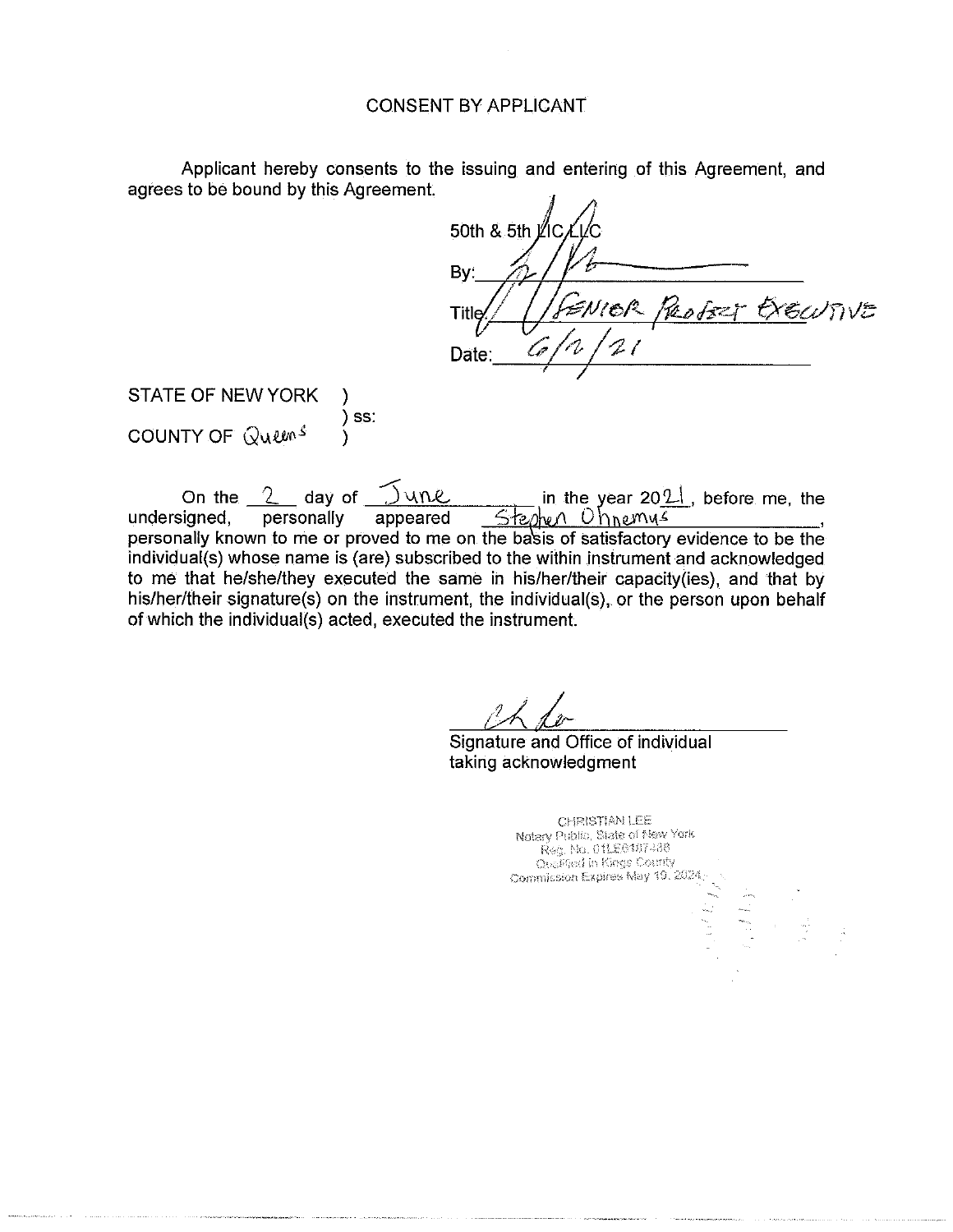# **EXHIBIT A SITE MAP**



2-33 50th Avenue, Long Island City, New York (Site # C241251)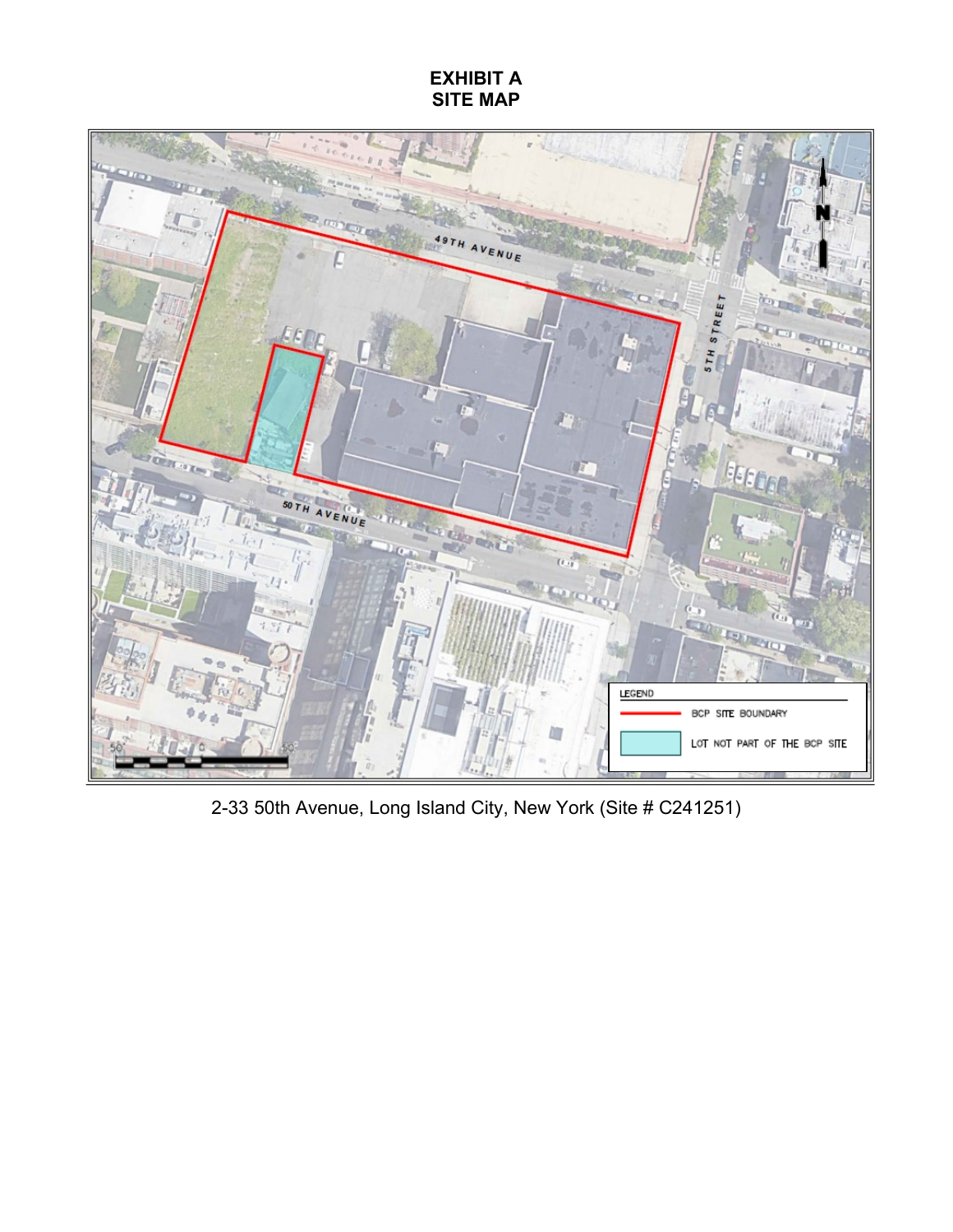# **APPENDIX A**

# **STANDARD CLAUSES FOR ALL NEW YORK STATE BROWNFIELD SITE CLEANUP AGREEMENTS**

The parties to the Brownfield Site Cleanup Agreement (hereinafter "BCA" or "Agreement") agree to be bound by the following clauses which are hereby made a part of the BCA. The word "Applicant" herein refers to any party to the Agreement, other than the New York State Department of Environmental Conservation (herein after "Department").

#### I. Citizen Participation Plan

Within twenty (20) days after the effective date of this Agreement, Applicant shall submit for review and approval a written citizen participation plan prepared in accordance with the requirements of Environmental Conservation Law (ECL) § 27-1417 and 6 NYCRR §§ 375-1.10 and 375-3.10. Upon approval, the Citizen Participation Plan shall be deemed to be incorporated into and made a part of this Agreement.

#### II. Development, Performance, and Reporting of Work Plans

#### A. Work Plan Requirements

The work plans ("Work Plan" or "Work Plans") under this Agreement shall be prepared and implemented in accordance with the requirements of ECL Article 27, Title 14, 6 NYCRR §§ 375-1.6(a) and 375-3.6, and all applicable laws, rules, regulations, and guidance documents. The Work Plans shall be captioned as follows:

1. "Remedial Investigation Work Plan" if the Work Plan provides for the investigation of the nature and extent of contamination within the boundaries of the Site and, if the Applicant is a "Participant", the extent of contamination emanating from such Site. If the Applicant is a "Volunteer" it shall perform a qualitative exposure assessment of the contamination emanating from the Site in accordance with ECL § 27-1415(2)(b) and Department guidance;

2. "Remedial Work Plan" if the Work Plan provides for the development and implementation of a Remedial Program for contamination within the boundaries of the Site and, if the Applicant is a "Participant", the contamination that has emanated from such Site;

3. "IRM Work Plan" if the Work Plan provides for an interim remedial measure; or

4. "Site Management Plan" if the Work Plan provides for the identification and implementation of institutional and/or engineering controls as well as any necessary monitoring and/or operation and maintenance of the remedy.

5. "Supplemental" if additional work plans other than those set forth in II.A.1-4 are required to be prepared and implemented.

### B. Submission/Implementation of Work Plans

1. The first proposed Work Plan to be submitted under this Agreement shall be submitted no later than thirty (30) days after the effective date of this Agreement. Thereafter, the Applicant shall submit such other and additional work plans as determined in a schedule to be approved by the Department.

2. Any proposed Work Plan shall be submitted for the Department's review and approval and shall include, at a minimum, a chronological description of the anticipated activities to be conducted in accordance with current guidance, a schedule for performance of those activities, and sufficient detail to allow the Department to evaluate that Work Plan. The Department shall use best efforts in accordance with 6 NYCRR § 375-3.6(b) to approve, modify, or reject a proposed Work Plan within forty-five (45) days from its receipt or within fifteen (15) days from the close of the comment period, if applicable, whichever is later.

i. Upon the Department's written approval of a Work Plan, such Departmentapproved Work Plan shall be deemed to be incorporated into and made a part of this Agreement and shall be implemented in accordance with the schedule contained therein. All work undertaken as part of a remedial program for a Site must be detailed in a department-approved Work Plan or a submittal approved in form and content by the Department.

ii. If the Department requires modification of a Work Plan, the reason for such modification shall be provided in writing and the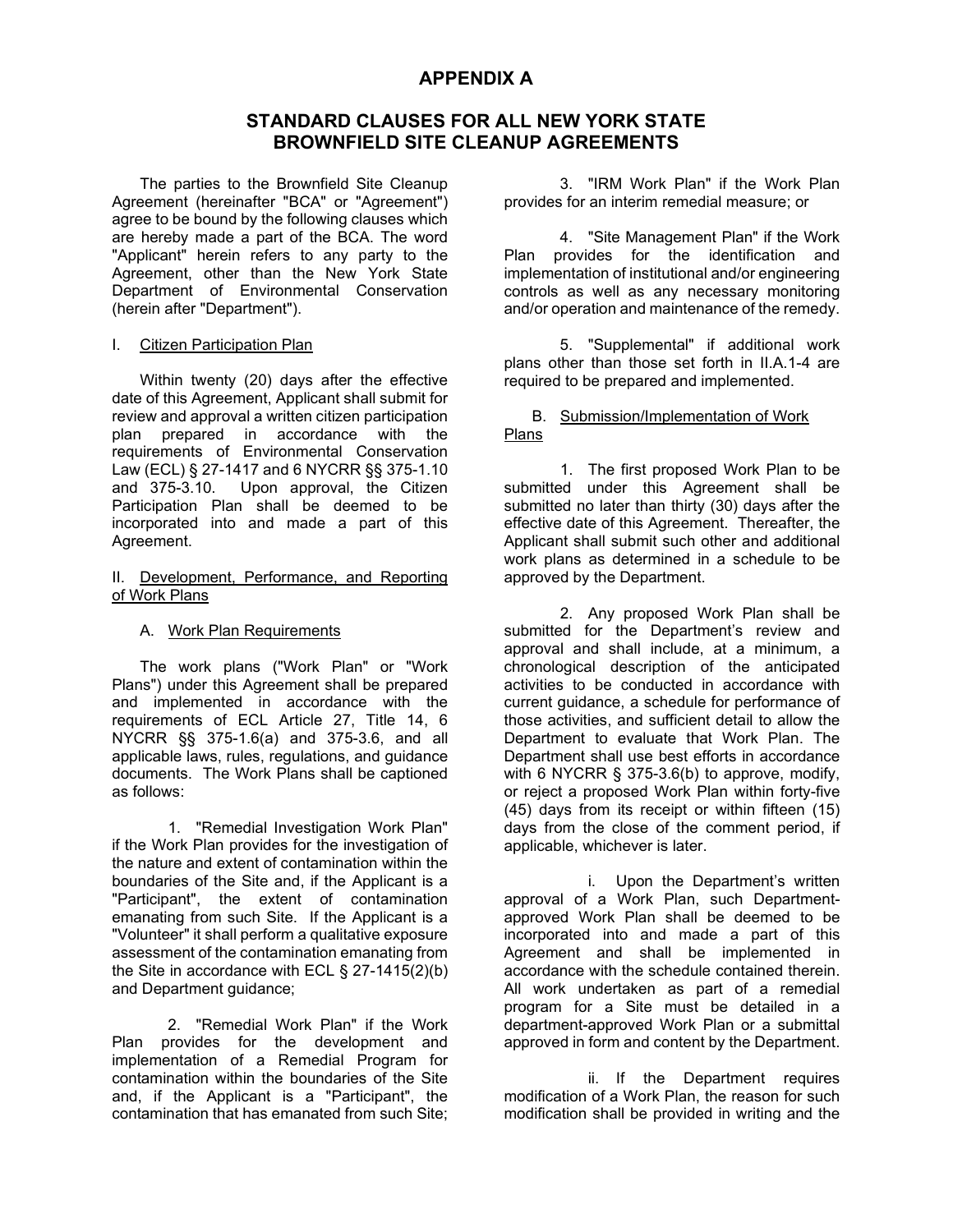provisions of 6 NYCRR § 375-1.6(d)(3) shall apply.

iii. If the Department disapproves a Work Plan, the reason for such disapproval shall be provided in writing and the provisions of 6 NYCRR § 375-1.6(d)(4) shall apply.

3. A Site Management Plan, if necessary, shall be submitted in accordance with the schedule set forth in the IRM Work Plan or Remedial Work Plan.

### C. Submission of Final Reports

1. In accordance with the schedule contained in an approved Work Plan, Applicant shall submit a Final Report for an Investigation Work Plan prepared in accordance with ECL § 27-1411(1) and 6 NYCRR § 375-1.6. If such Final Report concludes that no remediation is necessary, and the Site does not meet the requirements for Track 1, Applicant shall submit an Alternatives Analysis prepared in accordance with ECL § 27-1413 and 6 NYCRR § 375-3.8(f) that supports such determination.

2. In accordance with the schedule contained in an approved Work Plan, Applicant shall submit a Final Engineering Report certifying that remediation of the Site has been performed in accordance with the requirements of ECL §§ 27-1419(1) and (2) and 6 NYCRR § 375-1.6. The Department shall review such Report, the submittals made pursuant to this Agreement, and any other relevant information regarding the Site and make a determination as to whether the goals of the remedial program have been or will be achieved in accordance with established timeframes; if so, a written Certificate of Completion will be issued in accordance with ECL § 27-1419, 6 NYCRR §§ 375-1.9 and 375-3.9.

3. Within sixty (60) days of the Department's approval of a Final Report, Applicant shall submit such additional Work Plans as it proposes to implement. In addition, Applicant shall include with every report submitted to the Department a schedule for the submission of any subsequent work plan required to meet the requirements of ECL Article 27 Title 14. Failure to submit any additional Work Plans within such period shall, unless other Work Plans are under review by the Department or being implemented by Applicant, result in the termination of this Agreement pursuant to Paragraph XII.

### D. Review of Submittals other than Work Plans

1. The Department shall timely notify Applicant in writing of its approval or disapproval of each submittal other than a Work Plan in accordance with 6 NYCRR § 375-1.6. All Department-approved submittals incorporated into and become an enforceable part of this Agreement.

2. If the Department disapproves a submittal covered by this Subparagraph, it shall specify the reason for its disapproval and may request Applicant to modify or expand the submittal. Within fifteen (15) days after receiving written notice that Applicant's submittal has been disapproved, Applicant shall elect in writing to either (i) modify or expand it within thirty (30) days of receipt of the written notice of disapproval; (ii) complete any other Department-approved Work Plan(s); (iii) invoke dispute resolution pursuant to Paragraph XIII; or (iv) terminate this Agreement pursuant to Paragraph XII. If Applicant submits a revised submittal and it is disapproved, the Department and Applicant may pursue whatever remedies may be available under this Agreement or under law. All work undertaken as part of a remedial program, including work undertaken pursuant to submittals other than Work Plans, must be approved by the department prior to implementation by the Applicant.

### E. Department's Determination of Need for Remediation

The Department shall determine upon its approval of each Final Report dealing with the investigation of the Site whether remediation, or additional remediation as the case may be, is needed for protection of public health and the environment.

1. If the Department makes a preliminary determination that remediation, or additional remediation, is not needed for protection of public health and the environment, the Department shall notify the public of such determination and seek public comment in accordance with ECL § 27-1417(3)(f). The Department shall provide timely notification to the Applicant of its final determination following the close of the public comment period.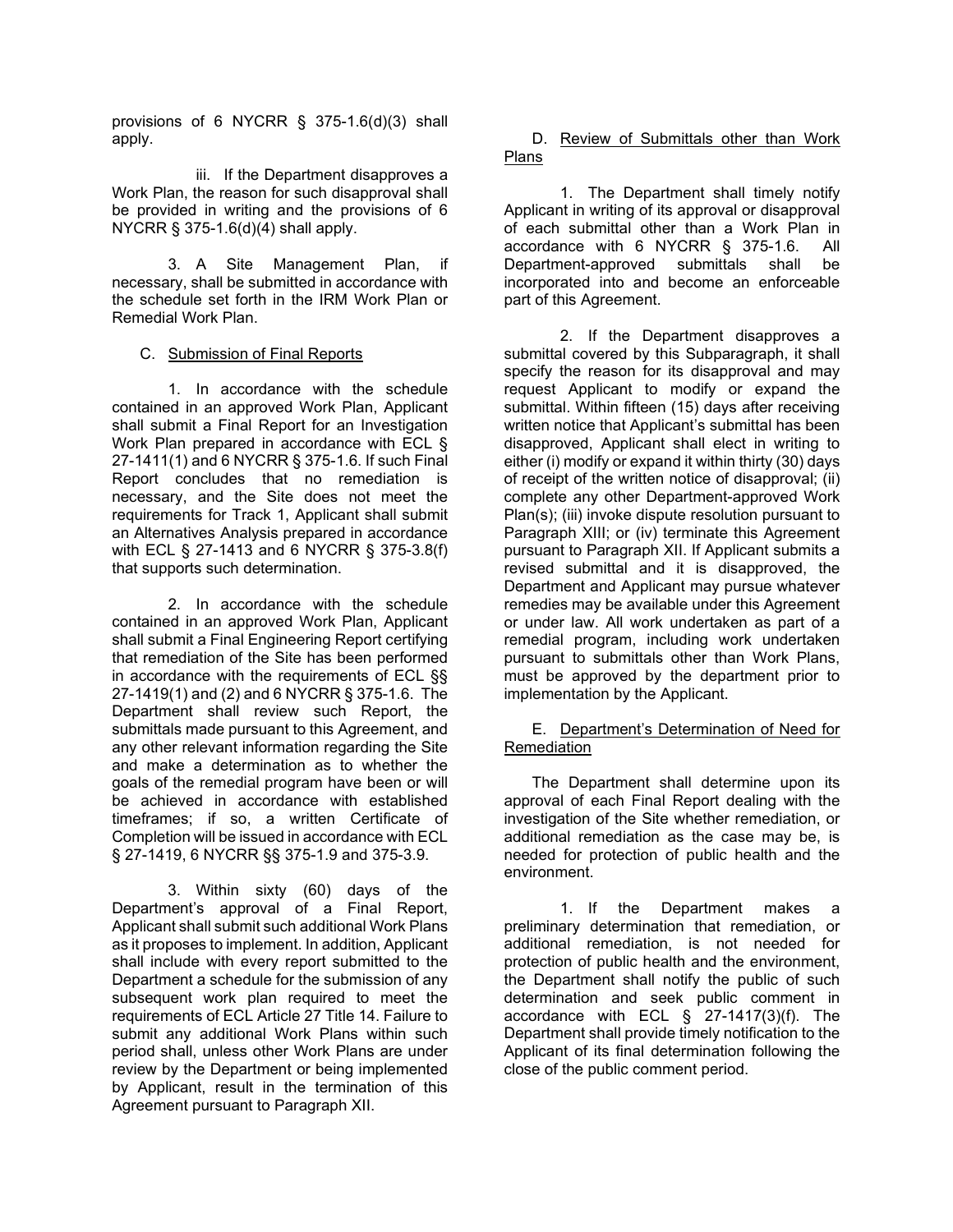2. If the Department determines that additional remediation is not needed and such determination is based upon use restrictions, Applicant shall cause to be recorded an Environmental Easement in accordance with 6 NYCRR § 375-1.8(h).

3. If the Department determines that remediation, or additional remediation, is needed, Applicant may elect to submit for review and approval a proposed Remedial Work Plan (or modify an existing Work Plan for the Site) for a remedy selected upon due consideration of the factors set forth in ECL  $\S$  27-1415(3) and 6 NYCRR § 375-1.8(f). A proposed Remedial Work Plan addressing the Site's remediation will be noticed for public comment in accordance with ECL § 27-1417(3)(f) and the Citizen Participation Plan developed pursuant to this Agreement. If the Department determines following the close of the public comment period that modifications to the proposed Remedial Work Plan are needed, Applicant agrees to negotiate appropriate modifications to such Work Plan. If Applicant elects not to develop a Work Plan under this Subparagraph then this Agreement shall terminate in accordance with Paragraph XII. If the Applicant elects to develop a Work Plan, then it will be reviewed in accordance with Paragraph II.D above.

### F. Institutional/Engineering Control **Certification**

In the event that the remedy for the Site, if any, or any Work Plan for the Site, requires institutional or engineering controls, Applicant shall submit a written certification in accordance with 6 NYCRR §§ 375-1.8(h)(3) and 375- 3.8(h)(2).

#### III. Enforcement

Except as provided in Paragraph V, this Agreement shall be enforceable as a contractual agreement under the laws of the State of New York. Applicant shall not suffer any penalty except as provided in Paragraph V, or be subject to any proceeding or action if it cannot comply with any requirement of this Agreement as a result of a Force Majeure Event as described at 6 NYCRR § 375-1.5(b)(4) provided Applicant complies with the requirements set forth therein.

#### IV. Entry upon Site

A. Applicant hereby agrees to provide access to the Site and to all relevant information regarding activities at the Site in accordance with the provisions of ECL § 27-1431. Applicant agrees to provide the Department upon request with proof of access if it is not the owner of the Site.

B. The Department shall have the right to periodically inspect the Site to ensure that the use of the property complies with the terms and conditions of this Agreement. The Department will generally conduct such inspections during business hours, but retains the right to inspect at any time.

C. Failure to provide access as provided for under this Paragraph may result in termination of this Agreement pursuant to Paragraph XII.

#### V. Payment of State Costs (Applicable only to Applicants with Participant Status)

A. Within forty-five (45) days after receipt of an itemized invoice from the Department, Applicant shall pay to the Department a sum of money which shall represent reimbursement for State Costs as provided by 6 NYCRR § 375-1.5  $(b)(3)(i).$ 

B. Costs shall be documented as provided by 6 NYCRR § 375-1.5(b)(3)(ii). The Department shall not be required to provide any other documentation of costs, provided however, that the Department's records shall be available consistent with, and in accordance with, Article 6 of the Public Officers Law.

C. Each such payment shall be made payable to the "Commissioner of NYSDEC" and shall be sent to:

Division of Management and Budget New York State Department of Environmental **Conservation** 625 Broadway, 10th Floor Albany, New York 12233-4900

D. Each party shall provide written notification to the other within ninety (90) days of any change in the foregoing addresses.

E. If Applicant objects to any invoiced costs under this Agreement, the provisions of 6 NYCRR §§ 375-1.5 (b)(3)(v) and (vi) shall apply.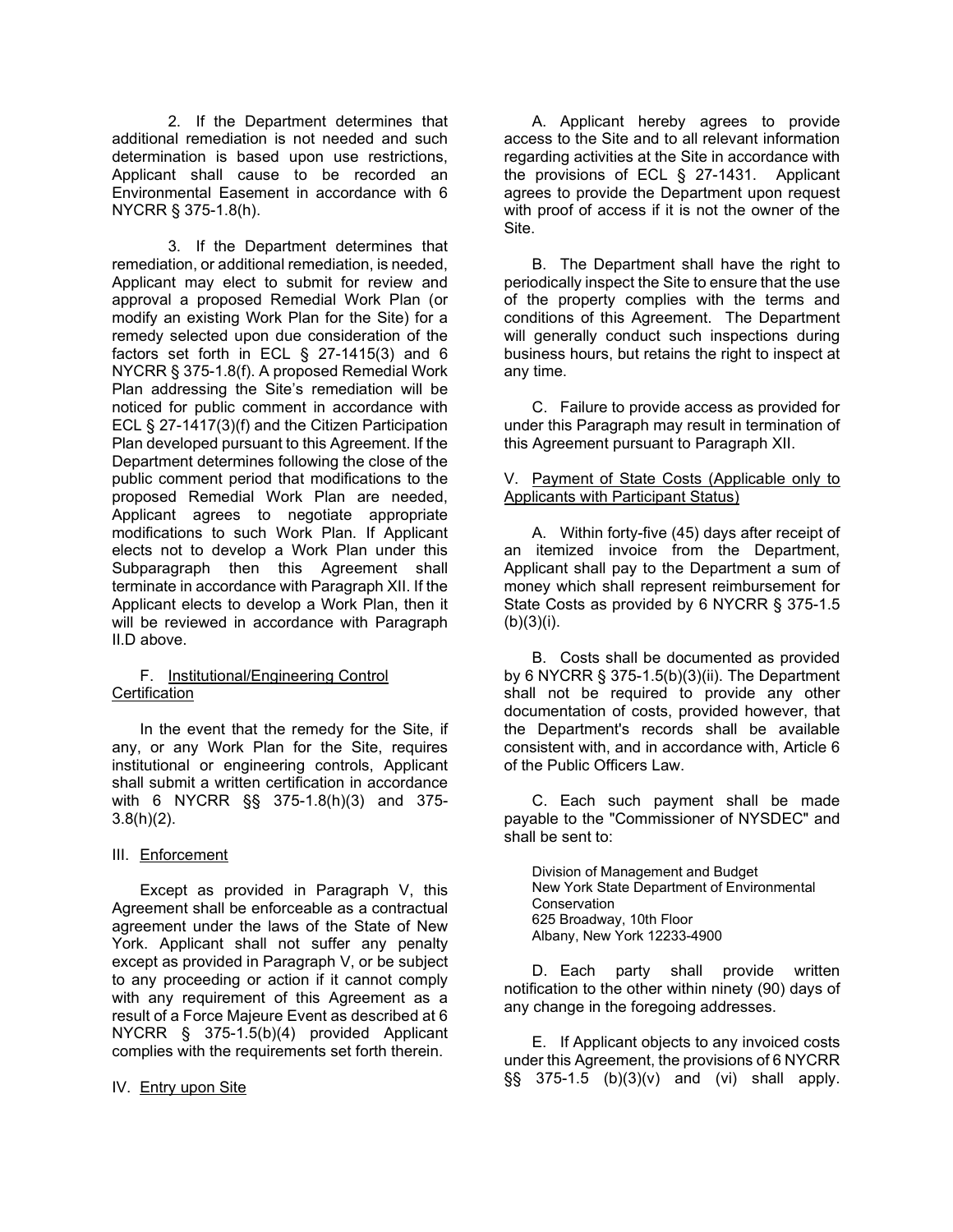Objections shall be sent to the Department as provided under subparagraph V.C above.

F. In the event of non-payment of any invoice within the 45 days provided herein, the Department may seek enforcement of this provision pursuant to Paragraph III or the Department may commence an enforcement action for non-compliance with ECL § 27-1409(2) and ECL § 71-4003.

### VI. Liability Limitation

Subsequent to the issuance of a Certificate of Completion pursuant to this Agreement, Applicant shall be entitled to the Liability Limitation set forth at ECL § 27-1421, subject to the terms and conditions stated therein and to the provisions of 6 NYCRR §§ 375-1.9 and 375-3.9.

### VII. Reservation of Rights

A. Except as provided in Subparagraph VII.B, Applicant reserves all rights and defenses under applicable law to contest, defend against, dispute, or disprove any action, proceeding, allegation, assertion, determination, or order of the Department, including any assertion of remedial liability by the Department against Applicant, and further reserves all rights including the rights to notice, to be heard, to appeal, and to any other due process respecting any action or proceeding by the Department, including the enforcement of this Agreement. The existence of this Agreement or Applicant's compliance with it shall not be construed as an admission of any liability, fault, wrongdoing, or violation of law by Applicant, and shall not give rise to any presumption of law or finding of fact which shall inure to the benefit of any third party.

B. Notwithstanding the foregoing, Applicant hereby waives any right it may have to make a claim pursuant to Article 12 of the Navigation Law with respect to the Site and releases the State and the New York Environmental Protection and Spill Compensation Fund from any and all legal or equitable claims, suits, causes of action, or demands whatsoever with respect to the Site that Applicant may have as a result of Applicant's entering into or fulfilling the terms of this Agreement.

### VIII. Indemnification

Applicant shall indemnify and hold the Department, the State of New York, and their representatives and employees harmless from any claim, suit, action, and cost of every name and description arising out of or resulting from the fulfillment or attempted fulfillment of this Agreement by Applicant prior to the Termination Date except for those claims, suits, actions, and costs arising from the State's gross negligence or willful or intentional misconduct by the Department, the State of New York, and/or their representatives and employees during the course of any activities conducted pursuant to this Agreement. In the event that the Applicant is a Participant, this provision shall also include the Trustee of the State's Natural Resources. The Department shall provide Applicant with written notice no less than thirty (30) days prior to commencing a lawsuit seeking indemnification pursuant to this Paragraph.

### IX. Change of Use

Applicant shall notify the Department at least sixty (60) days in advance of any change of use, as defined in ECL § 27-1425, which is proposed for the Site, in accordance with the provisions of 6 NYCRR § 375-1.11(d). In the event the Department determines that the proposed change of use is prohibited, the Department shall notify Applicant of such determination within fortyfive (45) days of receipt of such notice.

### X. Environmental Easement

A. Within thirty (30) days after the Department's approval of a Remedial Work Plan which relies upon one or more institutional and/or engineering controls, or within sixty (60) days after the Department's determination pursuant to Subparagraph II.E.2 that additional remediation is not needed based upon use restrictions, Applicant shall submit to the Department for approval an Environmental Easement to run with the land in favor of the State which complies with the requirements of ECL Article 71, Title 36 and 6 NYCRR § 375-1.8(h)(2). Applicant shall cause such instrument to be recorded with the recording officer for the county in which the Site is located within thirty (30) days after the Department's approval of such instrument. Applicant shall provide the Department with a copy of such instrument certified by the recording officer to be a true and faithful copy within thirty (30) days of such recording (or such longer period of time as may be required to obtain a certified copy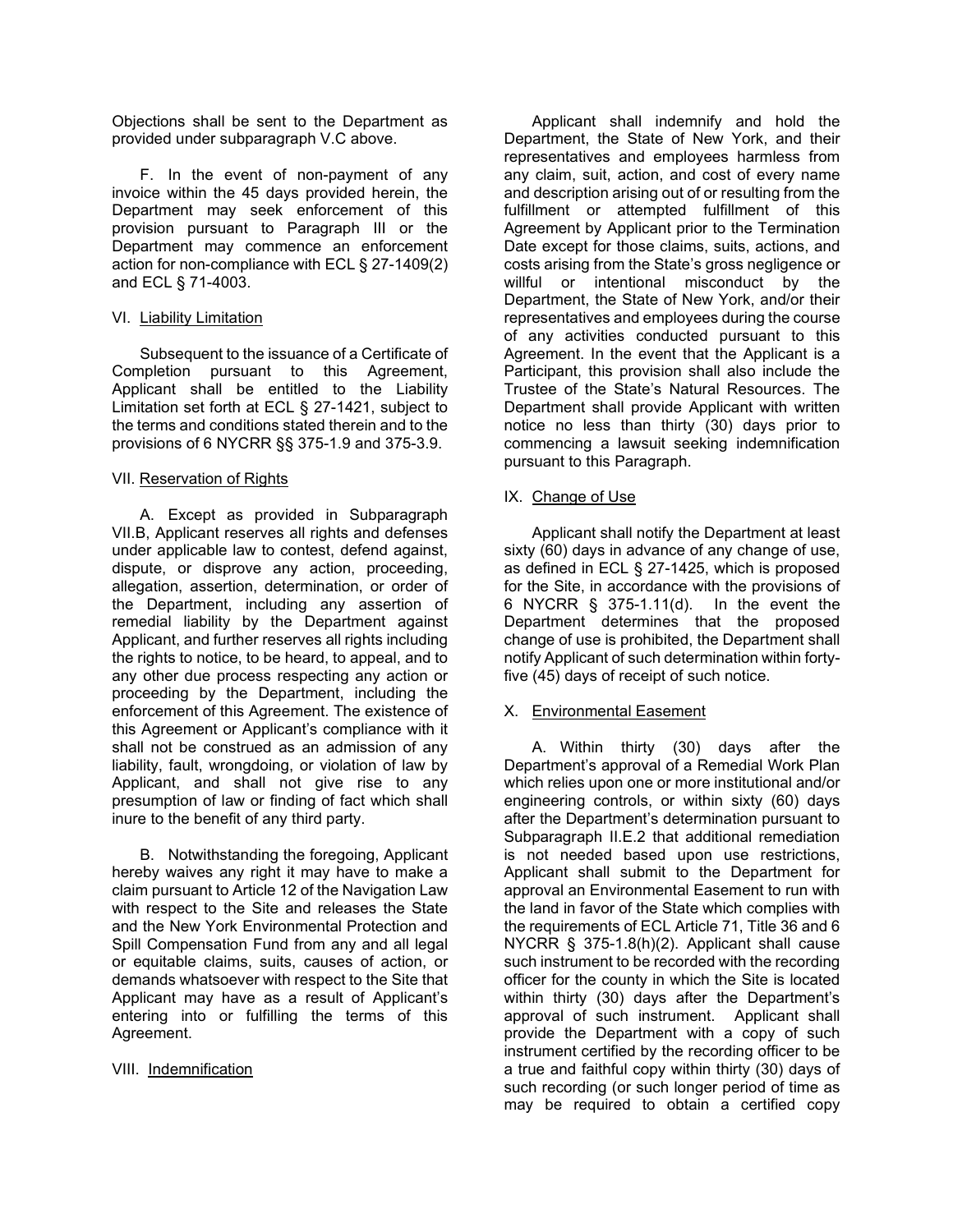provided Applicant advises the Department of the status of its efforts to obtain same within such thirty (30) day period), which shall be deemed to be incorporated into this Agreement.

B. Applicant or the owner of the Site may petition the Department to modify or extinguish the Environmental Easement filed pursuant to this Agreement at such time as it can certify that the Site is protective of public health and the environment without reliance upon the restrictions set forth in such instrument. Such certification shall be made by a Professional Engineer or Qualified Environmental Professional as defined at 6 NYCRR § 375-1.2(ak) approved by the Department. The Department will not unreasonably withhold its consent.

#### XI. Progress Reports

Applicant shall submit a written progress report of its actions under this Agreement to the parties identified in Subparagraph III.A.1 of the Agreement by the 10th day of each month commencing with the month subsequent to the approval of the first Work Plan and ending with the Termination Date, unless a different frequency is set forth in a Work Plan. Such reports shall, at a minimum, include: all actions relative to the Site during the previous reporting period and those anticipated for the next reporting period; all approved activity modifications (changes of work scope and/or schedule); all results of sampling and tests and all other data received or generated by or on behalf of Applicant in connection with this Site, whether under this Agreement or otherwise, in the previous reporting period, including quality assurance/quality control information; information regarding percentage of completion; unresolved delays encountered or anticipated that may affect the future schedule and efforts made to mitigate such delays; and information regarding activities undertaken in support of the Citizen Participation Plan during the previous reporting period and those anticipated for the next reporting period.

#### XII. Termination of Agreement

Applicant or the Department may terminate this Agreement consistent with the provisions of 6 NYCRR §§ 375-3.5(b), (c), and (d) by providing written notification to the parties listed in Paragraph IV of the Agreement.

#### XIII. Dispute Resolution

A. In the event disputes arise under this Agreement, Applicant may, within fifteen (15) days after Applicant knew or should have known of the facts which are the basis of the dispute, initiate dispute resolution in accordance with the provisions of 6 NYCRR § 375-1.5(b)(2).

B. All cost incurred by the Department associated with dispute resolution are State costs subject to reimbursement pursuant to Paragraph V of Appendix A of this Agreement, if applicable.

C. Notwithstanding any other rights otherwise authorized in law or equity, any disputes pursuant to this Agreement shall be limited to Departmental decisions on remedial activities. In no event shall such dispute authorize a challenge to the applicable statute or regulation.

### XIV. Miscellaneous

A. If the information provided and any certifications made by Applicant are not materially accurate and complete, this Agreement, except with respect to Applicant's obligations pursuant to Paragraphs V, if applicable, and VII.B, and VIII, shall be null and void ab initio fifteen (15) days after the Department's notification of such inaccuracy or incompleteness or fifteen (15) days after issuance of a final decision resolving a dispute pursuant to Paragraph XIII, whichever is later, unless Applicant submits information within that fifteen (15) day time period indicating that the information provided and the certifications made were materially accurate and complete. In the event this Agreement is rendered null and void, any Certificate of Completion and/or Liability Limitation that may have been issued or may have arisen under this Agreement shall also be null and void ab initio, and the Department shall reserve all rights that it may have under law.

B. By entering into this Agreement, Applicant agrees to comply with and be bound by the provisions of 6 NYCRR §§ 375-1, 375-3 and 375-6; the provisions of such subparts that are referenced herein are referenced for clarity and convenience only and the failure of this Agreement to specifically reference any particular regulatory provision is not intended to imply that such provision is not applicable to activities performed under this Agreement.

C. The Department may exempt Applicant from the requirement to obtain any state or local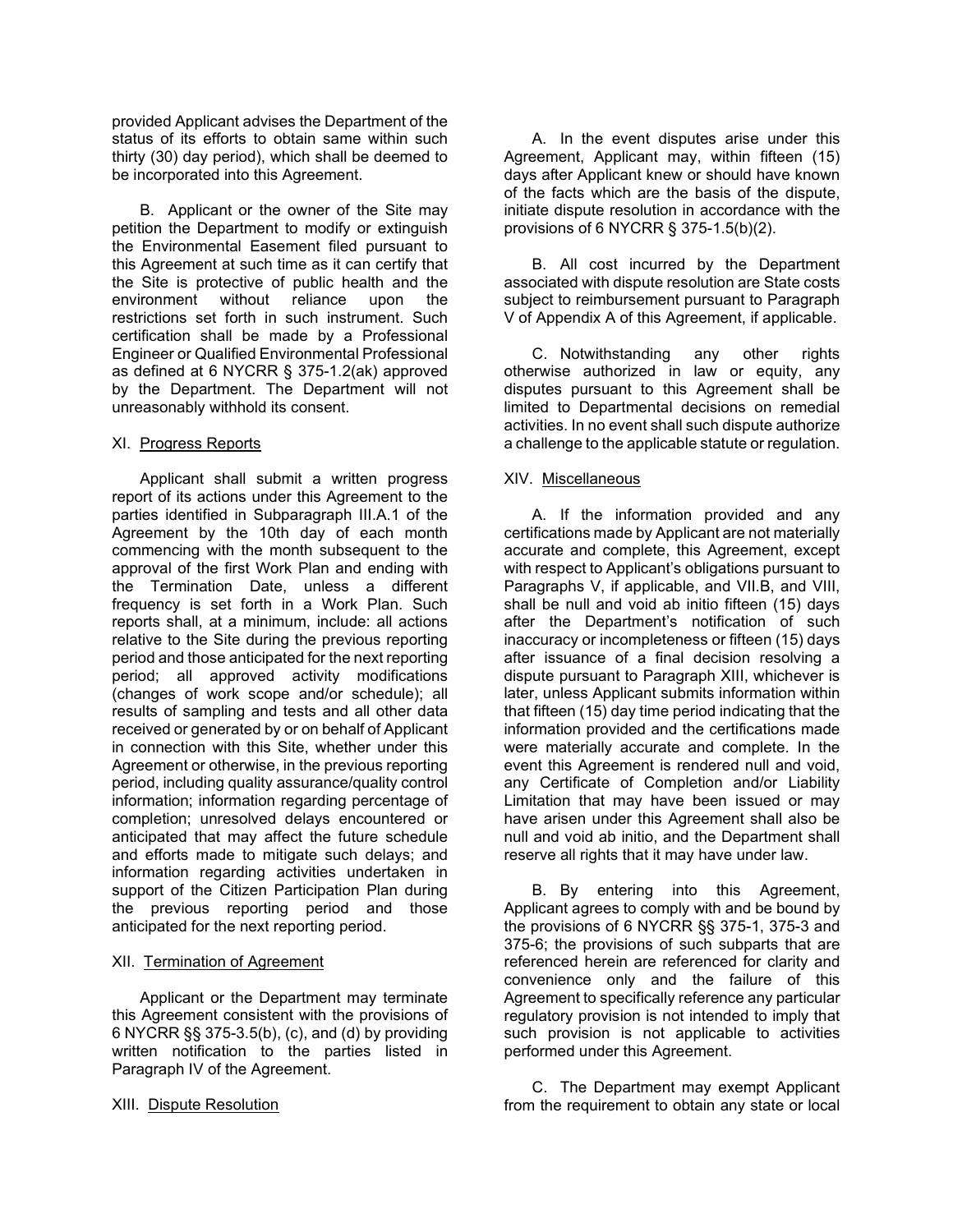permit or other authorization for any activity conducted pursuant to this Agreement in accordance with 6 NYCRR §§ 375-1.12(b), (c), and (d).

D. 1. Applicant shall use "best efforts" to obtain all Site access, permits, easements, approvals, institutional controls, and/or authorizations necessary to perform Applicant's obligations under this Agreement, including all Department-approved Work Plans and the schedules contained therein. If, despite Applicant's best efforts, any access, permits, easements, approvals, institutional controls, or authorizations cannot be obtained, Applicant shall promptly notify the Department and include a summary of the steps taken. The Department may, as it deems appropriate and within its authority, assist Applicant in obtaining same.

2. If an interest in property is needed to implement an institutional control required by a Work Plan and such interest cannot be obtained, the Department may require Applicant to modify the Work Plan pursuant to 6 NYCRR § 375- 1.6(d)(3) to reflect changes necessitated by Applicant's inability to obtain such interest.

E. The paragraph headings set forth in this Agreement are included for convenience of reference only and shall be disregarded in the construction and interpretation of any provisions of this Agreement.

F. 1. The terms of this Agreement shall constitute the complete and entire agreement between the Department and Applicant concerning the implementation of the activities required by this Agreement. No term, condition, understanding, or agreement purporting to modify or vary any term of this Agreement shall be binding unless made in writing and subscribed by the party to be bound. No informal advice, guidance, suggestion, or comment by the Department shall be construed as relieving Applicant of its obligation to obtain such formal approvals as may be required by this Agreement. In the event of a conflict between the terms of this Agreement and any Work Plan submitted pursuant to this Agreement, the terms of this Agreement shall control over the terms of the Work Plan(s). Applicant consents to and agrees not to contest the authority and jurisdiction of the Department to enter into or enforce this Agreement.

2. i. Except as set forth herein, if Applicant desires that any provision of this Agreement be changed, Applicant shall make timely written application to the Commissioner with copies to the parties in Subparagraph IV.A.1 of the Agreement.

ii. If Applicant seeks to modify an approved Work Plan, a written request shall be made to the Department's project manager, with copies to the parties listed in Subparagraph IV.A.1 of the Agreement.

iii. Requests for a change to a time frame set forth in this Agreement shall be made in writing to the Department's project attorney and project manager; such requests shall not be unreasonably denied and a written response to such requests shall be sent to Applicant promptly.

G. 1. If there are multiple parties signing this Agreement, the term "Applicant" shall be read in the plural, the obligations of each such party under this Agreement are joint and several, and the insolvency of or failure by any Applicant to implement any obligations under this Agreement shall not affect the obligations of the remaining Applicant(s) under this Agreement.

2. If Applicant is a partnership, the obligations of all general partners (including limited partners who act as general partners) under this Agreement are joint and several and the insolvency or failure of any general partner to implement any obligations under this Agreement shall not affect the obligations of the remaining partner(s) under this Agreement.

3. Notwithstanding the foregoing Subparagraphs XIV.G.1 and 2, if multiple parties sign this Agreement as Applicants but not all of the signing parties elect to implement a Work Plan, all Applicants are jointly and severally liable for each and every obligation under this Agreement through the completion of activities in such Work Plan that all such parties consented to; thereafter, only those Applicants electing to perform additional work shall be jointly and severally liable under this Agreement for the obligations and activities under such additional Work Plan(s). The parties electing not to implement the additional Work Plan(s) shall have no obligations under this Agreement relative to the activities set forth in such Work Plan(s). Further, only those Applicants electing to implement such additional Work Plan(s) shall be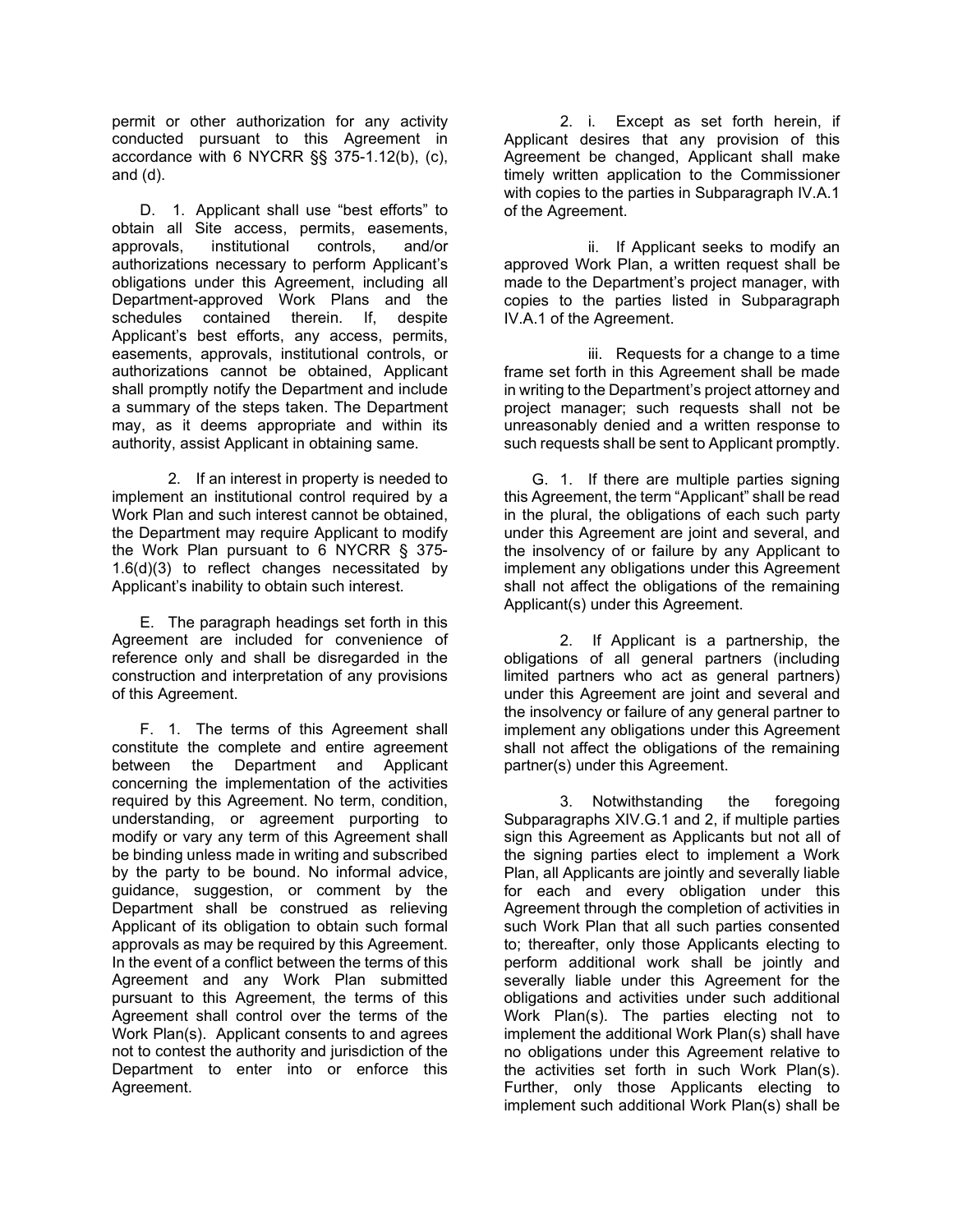eligible to receive the Liability Limitation referenced in Paragraph VI.

4. Any change to parties pursuant to this Agreement, including successors and assigns through acquisition of title, is subject to approval by the Department, after submittal of an application acceptable to the Department.

H. Applicant shall be entitled to receive contribution protection and/or to seek contribution to the extent authorized by ECL § 27-1421(6) and 6 NYCRR § 375-1.5(b)(5).

I. Applicant shall not be considered an operator of the Site solely by virtue of having executed and/or implemented this Agreement.

J. Applicant and Applicant's agents, grantees, lessees, sublessees, successors, and assigns shall be bound by this Agreement. Any change in ownership of Applicant including, but not limited to, any transfer of assets or real or personal property, shall in no way alter Applicant's responsibilities under this Agreement.

K. Unless otherwise expressly provided herein, terms used in this Agreement which are defined in ECL Article 27 or in regulations promulgated thereunder shall have the meaning assigned to them under said statute or regulations.

L. Applicant's obligations under this Agreement shall not be deemed to constitute any type of fine or penalty.

M. In accordance with 6 NYCRR § 375- 1.6(a)(4), the Department shall be notified at least 7 days in advance of, and be allowed to attend, any field activities to be conducted under a Department approved work plan, as well as any pre-bid meetings, job progress meetings, substantial completion meeting and inspection, and final inspection and meeting; provided, however that the Department may be excluded from portions of meetings where privileged matters are discussed.

N. In accordance with 6 NYCRR § 375- 1.11(a), all work plans; reports, including all attachments and appendices, and certifications, submitted by a remedial party shall be submitted in print, as well as in an electronic format acceptable to the Department.

O. This Agreement may be executed for the convenience of the parties hereto, individually or in combination, in one or more counterparts, each of which shall be deemed to have the status of an executed original and all of which shall together constitute one and the same.